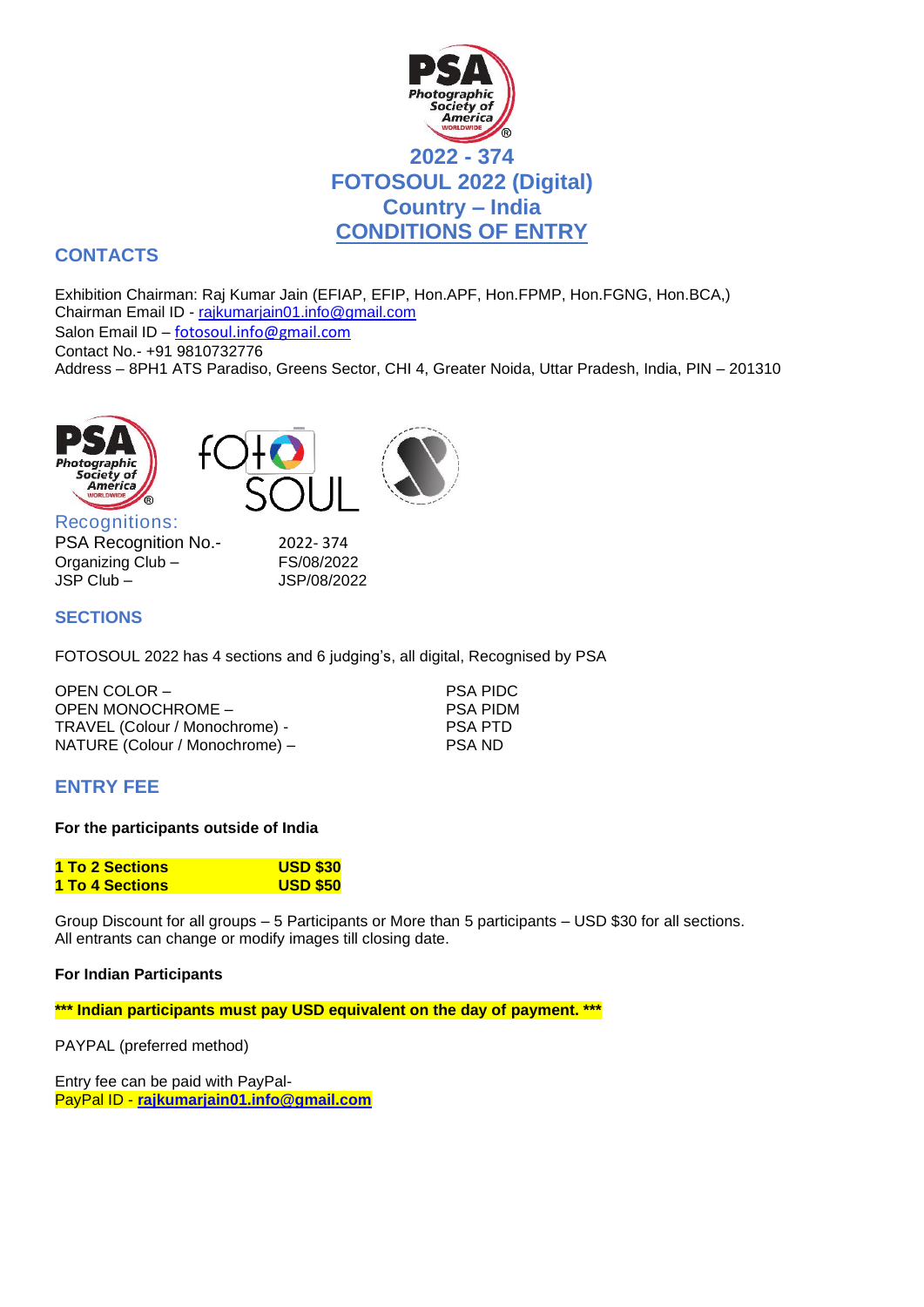## **BANK DETAILS**

| Account Holder -     | RAJ KUMAR JAIN       |
|----------------------|----------------------|
| Bank Name -          | <b>INDUSIND BANK</b> |
| <b>Branch Name -</b> | <b>SAKET</b>         |
| Account Number -     | 159810732776         |
| IFSC -               | INDB0001006          |
| Account Type -       | Savings              |
|                      |                      |

Please send payment confirmation mail to - [fotosoul.info@gmail.com](mailto:fotosoul.info@gmail.com)

#### **CALENDAR**

| Closing date:              | 09th September 2022                   |
|----------------------------|---------------------------------------|
| Judging:                   | 16th September to 25th September 2022 |
| Notification Within:       | 09th October 2022                     |
| EDAS PSA reports within:   | 25th October 2022                     |
| Online Catalogue - within: | 24th November 2022                    |
| Online Gallery - within:   | 24th November 2022                    |
| Awards sent within:        | 11 <sup>th</sup> December 2022        |

## **NOTIFICATION AND RESULTS**

Report card will be sent by email. Result will be available on website [www.fotosoul.i](http://www.fotosoul./)n

#### **JUDGING-1**

- **1.** RAJDEEP BISWAS INDIA GMPSA, EFIAP
- **2.** SUBRATA BYSACK INDIA APSA, GMPSA/P, EFIAP/d1, GPU CR 5, GPU VIP 5, GAIUP, FFIP,
- **3.** PINKI GHOSH GUHA INDIA MPSA, EFIAP

| <b>SECTION NAMES</b>                |             | <b>JURY NAMES</b> |                       |                  |  |
|-------------------------------------|-------------|-------------------|-----------------------|------------------|--|
| ONLY COLOR                          | <b>PIDC</b> | RAJDEEP BISWAS    | SUBRATA BYSACK        | PINKI GHOSH GUHA |  |
| ONLY GRAYSCALE<br><b>MONOCHROME</b> | <b>PIDM</b> | RAJDEEP BISWAS    | SUBRATA BYSACK        | PINKI GHOSH GUHA |  |
| <b>TRAVEL</b>                       | <b>PTD</b>  | RAJDEEP BISWAS    | SUBRATA BYSACK        | PINKI GHOSH GUHA |  |
| <b>NATURE</b>                       | ND.         | RAJDEEP BISWAS    | <b>SUBRATA BYSACK</b> | PINKI GHOSH GUHA |  |

#### **JUDGING-2**

- **1.** KOSHAL BASU INDIA EPSA, EFIAP/b
- **2.** SUMAN BHATTACHARYYA INDIA MPSA, EFIAP/b
- **3.** ABHIJEET BANERJEE INDIA EPSA, EFIAP/b

| <b>SECTION NAMES</b>                       |             | <b>JURY NAMES</b> |                                      |                                    |  |
|--------------------------------------------|-------------|-------------------|--------------------------------------|------------------------------------|--|
| <b>ONLY COLOR</b>                          | <b>PIDC</b> | KOSHAL BASU       | <b>SUMAN</b><br><b>BHATTACHARYYA</b> | ABHIJEET<br><b>BANERJEE</b>        |  |
| <b>ONLY GRAYSCALE</b><br><b>MONOCHROME</b> | <b>PIDM</b> | KOSHAL BASU       | <b>SUMAN</b><br><b>BHATTACHARYYA</b> | ABHIJEET<br><b>BANERJEE</b>        |  |
| TRAVEL                                     | <b>PTD</b>  | KOSHAL BASU       | <b>SUMAN</b><br><b>BHATTACHARYYA</b> | <b>ABHIJEET</b><br><b>BANERJEE</b> |  |
| <b>NATURE</b>                              | ND.         | KOSHAL BASU       | <b>SUMAN</b><br><b>BHATTACHARYYA</b> | <b>ABHIJEET</b><br><b>BANERJEE</b> |  |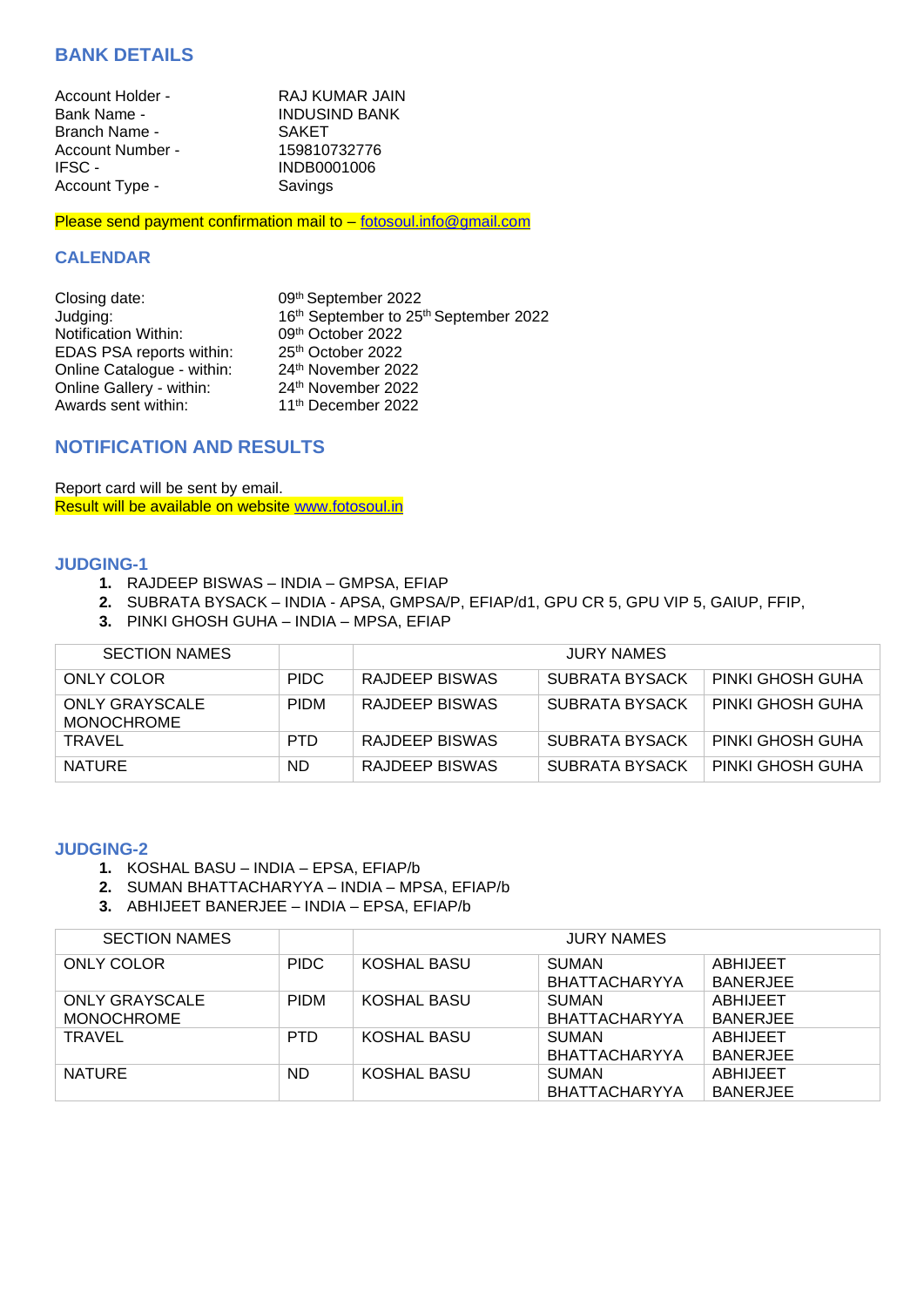#### **JUDGING-3**

- **1.** SHARMALI DAS INDIA GMPSA, BPSA, EFIAP/d2, GPU CR-4
- **2.** NAN CARDER USA FPSA, GMPSA, EFIAP
- **3.** BUKET OZATAY CYPRUS EPSA, EFIAP/d1

| <b>SECTION NAMES</b>                       |             | <b>JURY NAMES</b>   |            |                     |  |
|--------------------------------------------|-------------|---------------------|------------|---------------------|--|
| ONLY COLOR                                 | <b>PIDC</b> | SHARMALI DAS        | NAN CARDER | BUKET OZATAY        |  |
| <b>ONLY GRAYSCALE</b><br><b>MONOCHROME</b> | <b>PIDM</b> | <b>SHARMALI DAS</b> | NAN CARDER | <b>BUKET OZATAY</b> |  |
| <b>TRAVEL</b>                              | <b>PTD</b>  | SHARMALI DAS        | NAN CARDER | BUKET OZATAY        |  |
| <b>NATURE</b>                              | ND.         | SHARMALI DAS        | NAN CARDER | <b>BUKET OZATAY</b> |  |

#### **JUDGING-4**

- **1.** ANITHA MYSORE INDIA MPSA, EFIAP/s
- **2.** SUNIEL MARATHE INDIA GMPSA, ARPS, EFIAP/p, GAIUP, GAPU, GPU-Hermes, GPU/CR-4
- **3.** SANJOY SENGUPTA GMPSA/b, BPSA, EFIAP/d, GPU CR-4

| <b>SECTION NAMES</b>                |             | <b>JURY NAMES</b> |                       |                 |  |
|-------------------------------------|-------------|-------------------|-----------------------|-----------------|--|
| ONLY COLOR                          | <b>PIDC</b> | ANITHA MYSORE     | <b>SUNIEL MARATHE</b> | SANJOY SENGUPTA |  |
| <b>ONLY GRAYSCALE</b><br>MONOCHROME | <b>PIDM</b> | ANITHA MYSORE     | SUNIEL MARATHE        | SANJOY SENGUPTA |  |
| TRAVEL                              | <b>PTD</b>  | ANITHA MYSORE     | SUNIEL MARATHE        | SANJOY SENGUPTA |  |
| <b>NATURE</b>                       | ND.         | ANITHA MYSORE     | SUNIEL MARATHE        | SANJOY SENGUPTA |  |

#### **JUDGING-5**

- **1.** PANDULA BANDARA GMPSA, EFIAP, GPU VIP-5
- **2.** ASIM CHOUDHURY MPSA, EFIAP/b
- **3.** JOYDEEP DEB EFIAP/s, EFIP/p, cMoL

| <b>SECTION NAMES</b>                |             | <b>JURY NAMES</b> |                |             |  |
|-------------------------------------|-------------|-------------------|----------------|-------------|--|
| ONLY COLOR                          | <b>PIDC</b> | PANDULA BANDARA   | ASIM CHOUDHURY | JOYDEEP DEB |  |
| ONLY GRAYSCALE<br><b>MONOCHROME</b> | <b>PIDM</b> | PANDULA BANDARA   | ASIM CHOUDHURY | JOYDEEP DEB |  |
| TRAVEL                              | <b>PTD</b>  | PANDULA BANDARA   | ASIM CHOUDHURY | JOYDEEP DEB |  |
| <b>NATURE</b>                       | ND.         | PANDULA BANDARA   | ASIM CHOUDHURY | JOYDEEP DEB |  |

#### **JUDGING-6**

- **1.** ADELA LIA RUSU ROMANIA EFIAP/p, EPSA, MAAFR
- **2.** ROBERT LIE EFIAP, PPSA, GPU Crown 2, GPU VIP 2
- **3.** VINCENT KOHAR EPSA, BPSA, EFIAP

| <b>SECTION NAMES</b>                |             | <b>JURY NAMES</b> |            |                      |  |
|-------------------------------------|-------------|-------------------|------------|----------------------|--|
| ONLY COLOR                          | <b>PIDC</b> | ADELA LIA RUSU    | ROBERT LIE | <b>VINCENT KOHAR</b> |  |
| <b>ONLY GRAYSCALE</b><br>MONOCHROME | <b>PIDM</b> | ADELA LIA RUSU    | ROBERT LIE | <b>VINCENT KOHAR</b> |  |
| <b>TRAVEL</b>                       | <b>PTD</b>  | ADELA LIA RUSU    | ROBERT LIE | <b>VINCENT KOHAR</b> |  |
| <b>NATURE</b>                       | ND.         | ADELA LIA RUSU    | ROBERT LIE | <b>VINCENT KOHAR</b> |  |

The jury's decision is final and irrevocable. Images may not be changed by the exhibition prior to or during judging. This includes resizing of images either smaller or larger or changing the aspect ratio of the original image to "Fit to screen" or to "Fill screen" by equipment.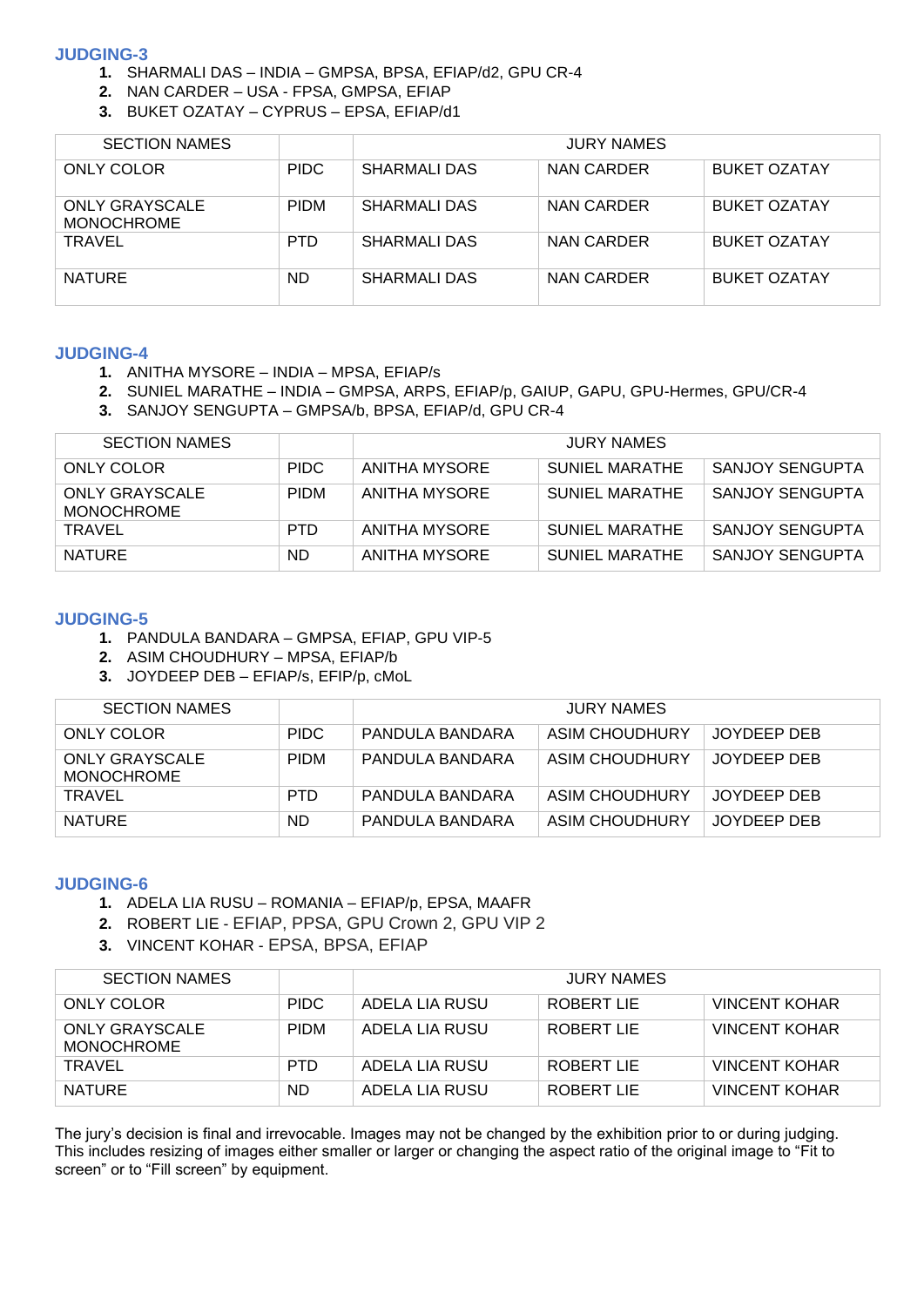## **AWARDS**

| <b>AWARD TYPE</b>                                                     | <b>AWARDS PER</b><br><b>SECTION</b> | <b>NUMBER</b><br><b>OF</b><br><b>SECTIONS</b> | <b>NUMBER OF</b><br><b>JUDGINGS</b> | <b>NO. OF</b><br><b>AWARDS FOR</b><br><b>4 SECTIONS</b> |
|-----------------------------------------------------------------------|-------------------------------------|-----------------------------------------------|-------------------------------------|---------------------------------------------------------|
| PSA GOLD MEDAL                                                        | 01                                  | 04                                            | 06                                  | 24                                                      |
| <b>SALON GOLD MEDAL</b>                                               | 01                                  | 04                                            | 06                                  | 24                                                      |
| <b>SALON SILVER MEDAL</b>                                             | 01                                  | 04                                            | 06                                  | 24                                                      |
| <b>SALON BRONZE MEDAL</b>                                             | 01                                  | 04                                            | 06                                  | 24                                                      |
| <b>JSP GOLD MEDAL</b>                                                 | 01                                  | 04                                            | 06                                  | 24                                                      |
| <b>JSP SILVER MEDAL</b>                                               | 01                                  | 04                                            | 06                                  | 24                                                      |
| <b>JSP BRONZE MEDAL</b>                                               | 01                                  | 04                                            | 06                                  | 24                                                      |
| SALON CERTIFICATE IF MERIT (Digital<br>Certificate in PDF format)     | 05                                  | 04                                            | 06                                  | 120                                                     |
| <b>SALON CHAIRMAN'S CHOICE (Digital</b><br>Certificate in PDF format) | 05                                  | 04                                            | 06                                  | 120                                                     |
| <b>BEST AUTHOR - SALON GOLD</b>                                       | 01                                  |                                               | 06                                  | 06                                                      |
| <b>MEDAL</b>                                                          |                                     |                                               |                                     |                                                         |
| <b>BEST GROUP - TROPHY</b>                                            | 01                                  |                                               |                                     | 01                                                      |
| <b>TOTAL NUMBER OF AWARDS</b>                                         |                                     |                                               |                                     | 415                                                     |

Each author can receive more than one award in each section. The decision of the Jury is final and irrevocable. All participants will receive a report card from salon website with all his/her scores. The results of the exhibition will also be published on the website of the competition.

We offer certificates of acceptance to all accepted authors (In PDF format).

#### **CATALOGUE**

Online PDF Exhibition Catalogue will be available on our website: [https://fotosoul.in](https://fotosoul./)

## **EXHIBITION REQUIREMENTS:**

**IMAGE AND ENTRY REQUIREMENTS** This exhibition is open to anyone; however, an entry may be rejected when the Sponsor or the Exhibition Organizers, in their reasonable discretion, believes the entry does not conform to exhibition rules and these Conditions of Entry. Membership in any photographic organization is not required.

**Sanctions**: Entries will not be accepted from any entrant who is currently sanctioned by PSA. Entry fees are not refundable in these circumstances

#### **PSA Star Ratings**

To receive proper Star ratings credit from PSA, entrants must provide their names and country exactly the same in each exhibition. Aliases are not permitted. Please contact PSA in the event of name changes or relocating to another country. Using one's name differently in different exhibition exposes the entrant to the risk that many of their acceptances may not be recognized by PSA Star Ratings.

#### **Image Creation**

Entries must originate as photographs (image-captures of objects via light sensitivity) made by the entrant on photographic emulsion or acquired digitally.

#### **Certification**:

By virtue of submitting an image, the entrant certifies the work as his or her own. Images may not incorporate elements produced by anyone else (for example: clip art, images or art by others downloaded from the Internet). Aliases are not allowed.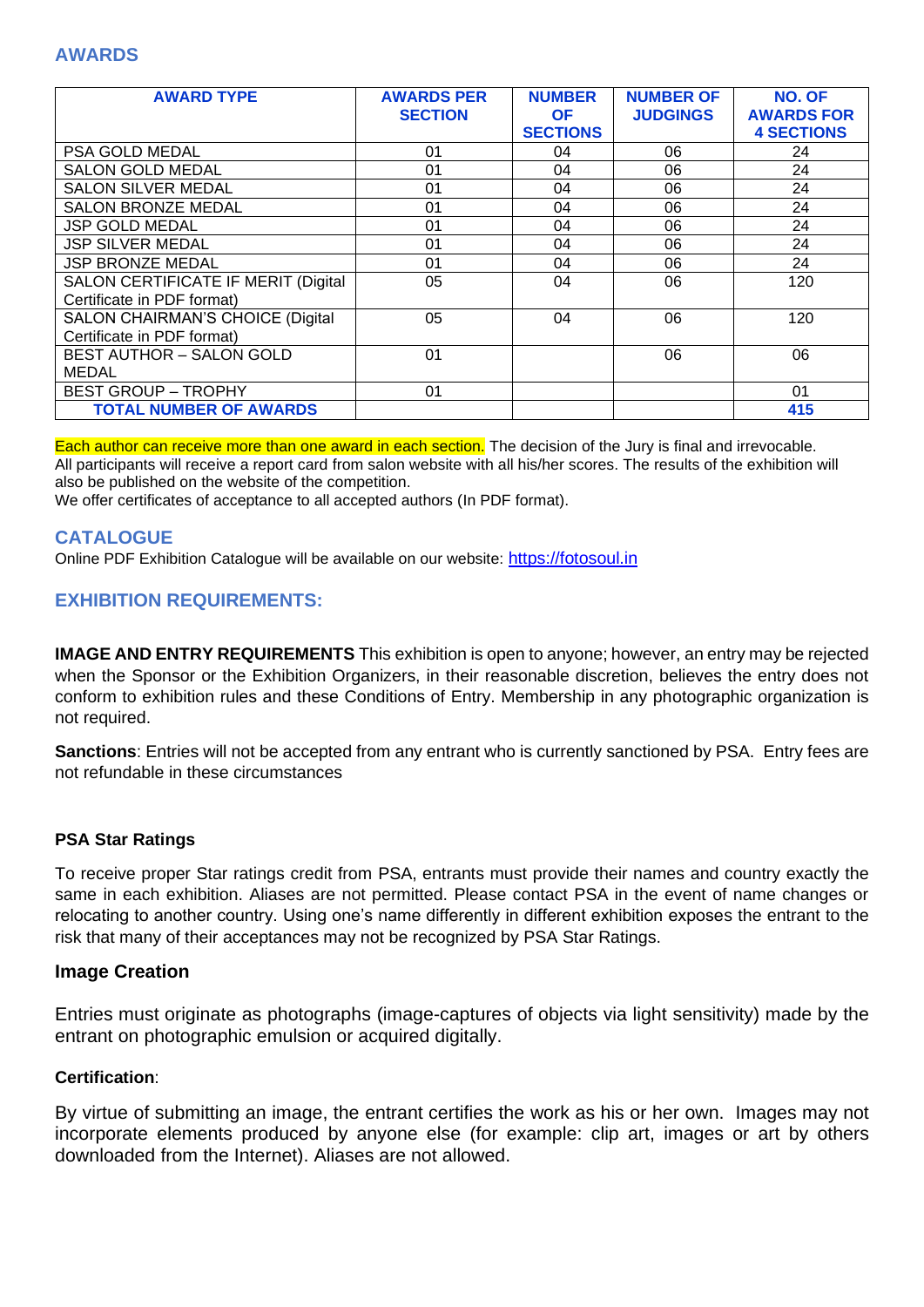# **Reproduction**

The entrant permits the sponsors to reproduce all or part of the entered material free of charge for publication and/or display in media related to the exhibition. This may include low resolution posting on a website. Note: Entrants who indicate that their images may not be reproduced or used "will not be eligible for awards" or inclusion in audio-visuals of the exhibition "and could be subject to disqualification" by the exhibition sponsors. The exhibition assumes no liability of any misuse of copyright

## **Alteration and Computer Generation:**

Subject to Divisional restrictions (particularly Nature & Photo Travel) images may be altered, either electronically or otherwise, by the maker; adjustments to enhance images or creatively modify images are allowed providing the underlying photograph is retained in a way that is obvious to the viewer. Images may not be constructed entirely with a computer, and must be the sole work of the author

## **Re-use of accepted images**:

Any image that has been accepted in this exhibition, past or present, may not be entered again in the same Division Star Ratings Class any future instances of this exhibition. It may, of course, be entered in any other PSA recognised exhibitions but must always have the same title. Re-titling in another language is not allowed.

## **Entry**:

An Entry consists of, up to and including, four (4) images entered by a single entrant into the same Section. An entrant may only enter a specific Section once.

## **Titles**:

Each image must have a unique title **that is a description of the image**. That unique title must be used for entry of that image or of an identical Image into any and all PSA-Recognized exhibitions. Titles must be 35 characters or fewer. No titles may be visible to the judges, and nothing in the image may identify the maker. Titles may not include file extensions such as .jpg or .jpeg (or any other camera capture filenames such as IMG 471). Titles may not consist of personal identifiers possibly augmented by a number; or include words such as "untitled" or "no title". Titles may not consist solely of numbers unless those numbers are prominently contained within the image, such as a contestant number in a race.

#### **Color and Monochrome:**

Color and Monochrome images from the same capture that share substantial pictorial content in common will be considered the same image and must be given the same title.

# **SUBMISSION OF WORKS**

## **ONLINE ENTRY FORM** (preferred method)

All images should be uploaded through website software only.

Authors must fill out an Online Entry Form on the official website and submit entries online. <https://fotosoul.in/>

Digital entries on CD via postal mail will not be accepted. If you have trouble submitting your digital images on-line, please contact the Chairman by going to the Exhibition Web Site and clicking on Contact Chairman to resolve.

## **SIZE LIMITS:**

Maximum digital image width (horizontal) is 1920 pixels. Maximum digital image height (vertical) is 1080 pixels. Resolution must be 300 dpi.

The images will be displayed for remote judging using individual monitors and laptops. The images will be displayed by each remote judge at the actual pixel dimensions submitted.

The entry software will reject images that are larger than the above limits in either dimension even if it is only 1 pixel off. The exhibition will not resize any images. The maximum horizontal and vertical dimensions cannot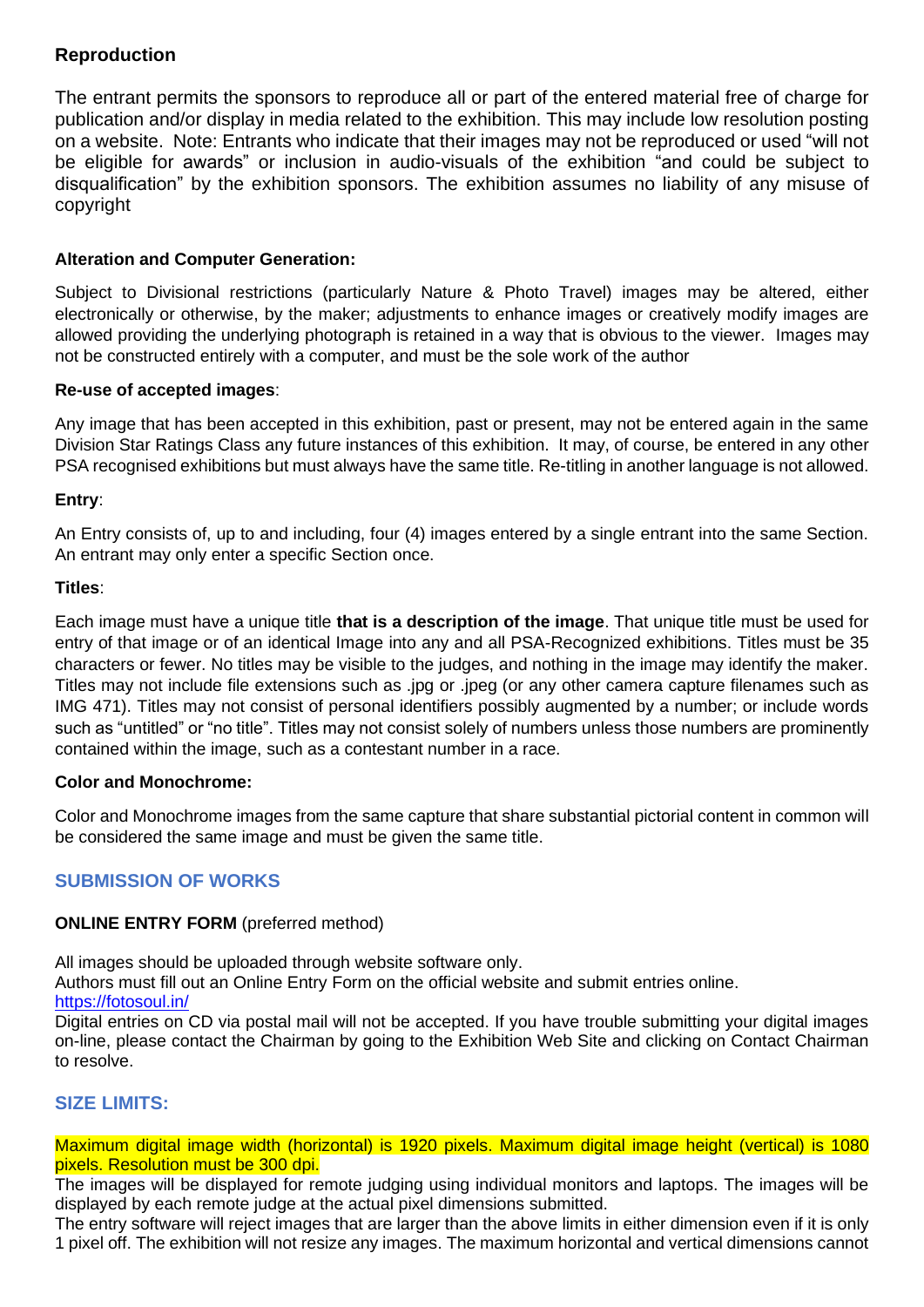be swapped. If you rotate your image to make it fit the limits, the exhibition will not rotate it to the proper position for judging.

Use the maximum quality for each of your .jpg images that do not result in a file size larger than 2 Mb.

#### **FILE DIMENSIONS:**

Photos must be in jpeg format. **Dimensions:** Maximum image width (horizontal) is 1920 pixels. Maximum image height (vertical) is 1080 pixels. Image resolution must be 300 dpi. File size is maximum 2 MB.

#### **FILE NAMING**

Except for the restriction to use only English alphabet (a-z), no other requirements (don't use special characters) for file names; file name should be the way authors want it to appear in the catalogue (title name).

Each image must have a unique title. Once an image has been accepted in a PSA Recognized exhibition, that same image, or a like "in camera" or a "reproduction" duplicate of that image:

i. May not be entered or re-entered in any section of the same Division Star Ratings class in that exhibition regardless of media, format, or title.

ii. May not be re-titled for entry in any other PSA Recognized exhibition, including translation into another language. iii. Images meeting the Monochrome Definition and non-manipulated colour images from the same capture shall be considered the same image and must be given the same title.

iv. PSA members working on Galaxy and Diamond Star Ratings shall be allowed to continue using different titles of monochrome versions and colour versions of the same capture that have already been accepted until the required number of acceptances for those titles have been completed.

Words such as "Untitled" and "No Title" are not acceptable as part or all of an image's title, nor are camera capture filenames.

An image may be entered in only one section where acceptances of that image in multiple sections would be eligible for the same star path.

The Exhibition will be conducted in accordance with the rules of the PSA.

An entrant's images will not be presented to the judges consecutively. An entrant's four images will be distributed throughout four rounds of judging in that section. Distribution of images will be in the same round order as submitted by the entrant.

#### **JUDGING METHOD**

**Online Judging Using Monitors:** The minimum size of the monitor screen should be 19 inches and have minimum pixel dimensions equal to the minimum pixel dimensions specified. It should display 24-bit color (8 bits per channel) or better. Judges will be required to use pre-color-calibrated monitors. Color calibrated equipment capable of displaying submitted images at 100% of the image resolution as per PSA exhibition Standards 2022.

#### **TARGET RANGE**

Range for acceptance for any section will be within 29% to 35%.

#### **DATA PROTECTION**

By entering this exhibition, you are explicitly consenting to the personal details you have supplied, including email addresses, being held, processed and used by the exhibition organizers for purposes associated with this exhibition. You also explicitly consent to such information being sent to organizations that have accorded official recognition, patronage or accreditation to this exhibition. You acknowledge and accept that entering this exhibition means that the status and results of your entry may be made public.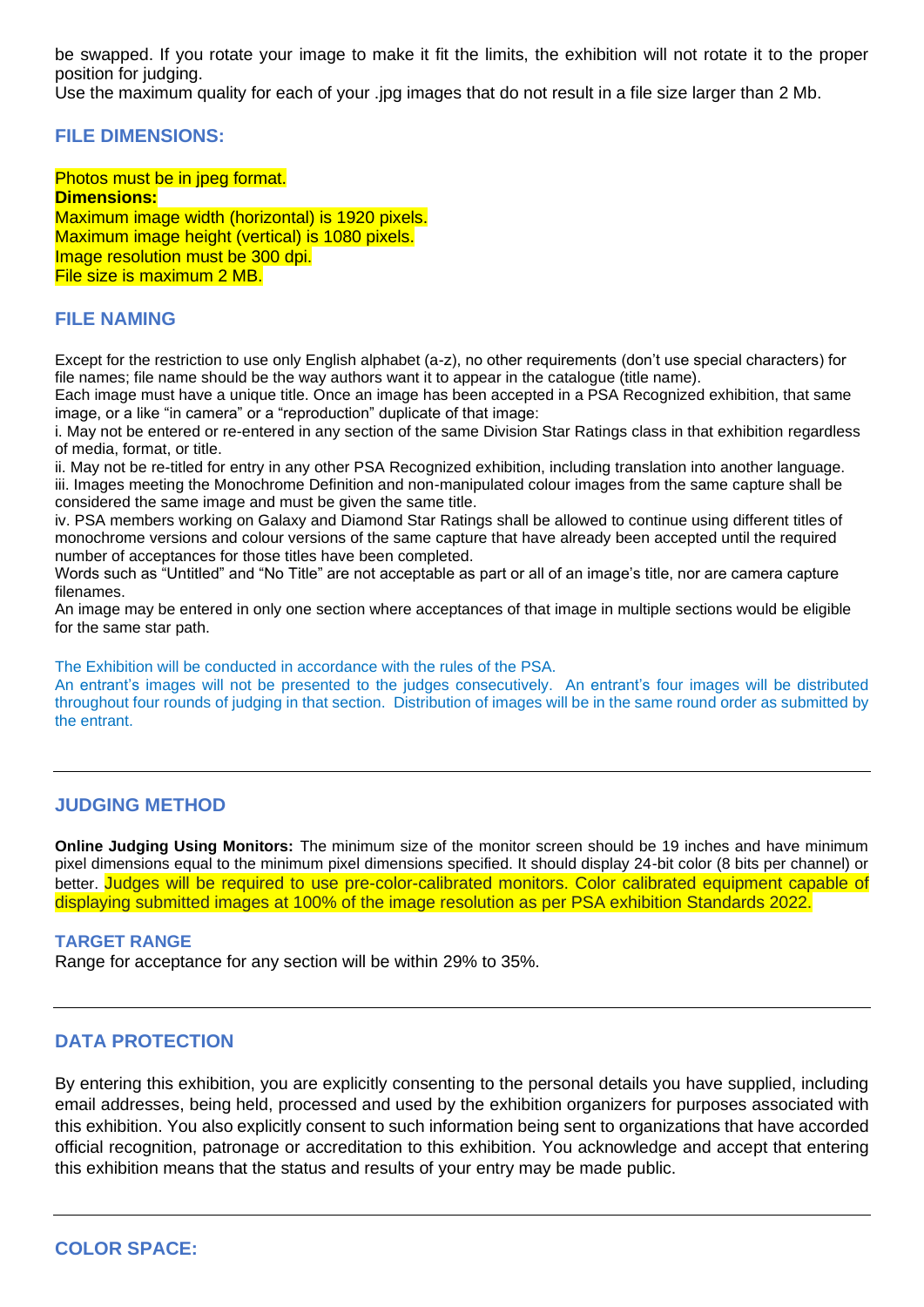The judging and display software operate in and assumes that the images are in sRGB color space. If you use a larger color space (such as Adobe 1998 or ProPhoto), the colors may be reduced by the judge's computer to fit the sRGB color space. This means your image may not display the way you intended; it may lose color or detail or both. To ensure that we see what you want us to see, make a copy of your image, convert the color space in the copy to sRGB, save it and send us the sRGB copy. We will not convert the image for you. Do not use CMYK color space. CMYK images will not be accepted or shown to the judges

# **PSA RULES**

## **SUBJECT MATTER AND SECTION DEFINITIONS**

## **Statement on Subject Matter applicable to all sections**

The fundamental rule that must be observed at all times and **applies to all sections** offered in exhibitions with FIAP patronage or PSA recognition is that **the welfare of living creatures is more important than any photograph**. This means that practices such as baiting of subjects with a living creature and removal of birds from nests, for the purpose of obtaining a photograph, are highly unethical, and such photographs are not allowed in any exhibition with FIAP patronage or PSA recognition. Under no circumstances may a living creature be placed in a situation where it will be killed, injured or stressed for the purpose of obtaining a photograph. This rule applies regardless of whether or not the creature being killed, injured or stressed is visible in the captured image.

There are also concerns about the use of aerial photography, drones, helicopters, low flying aircraft. These should not cause any interference with other individuals or animals which causes a disturbance in their normal activity or disrupt the way any individuals or animals interact with their environment.

Entry in this exhibition is conditional on accepting these policies. The content of images must comply with these General Conditions and with the Division and Section definitions listed in these conditions. Images that - in the sole opinion of the judges or the Exhibition Organizers - do not comply, will be disqualified so the entrant may be aware of the problem when considering entry into other exhibitions with FIAP patronage/PSA recognition.

Further details on the PSA's drone policy may be found at [https://psa-photo.org/index.php?psa-policies#drone](https://psa-photo.org/index.php?psa-policies%23drone)

# **MONOCHROME DEFINITION FOR PID AND PPD MONOCHROME**

## **PSA Monochrome Definition**

An image is considered to be Monochrome only if it gives the impression of having no color (i.e. contains only shades of grey which can include pure black and pure white) OR it gives the impression of being a greyscale image that has been toned in one color across the entire image. (For example by Sepia, red, gold, etc.) A greyscale or multi-colored image modified or giving the impression of having been modified by partial toning, multi-toning or by the inclusion of spot coloring does not meet the definition of monochrome and shall be classified as a Color Work.

**For the purpose of this exhibition, only greyscale images are allowed in monochrome sections. Toned images are not allowed.**

**Greyscale Monochrome** images may be entered for Nature and Photo Travel but toned images are not permitted for these sections.

## **PSA/FIAP Nature Definition**

Nature photography records all branches of natural history except anthropology and archaeology. This includes all aspects of the physical world, both animate and inanimate, that have not been made or modified by humans.

Nature images must convey the truth of the scene that was photographed. A well-informed person should be able to identify the subject of the image and be satisfied that it has been presented honestly and that no unethical practices have been used to control the subject or capture the image. Images that directly or indirectly show any human activity that threatens the life or welfare of a living organism are not allowed.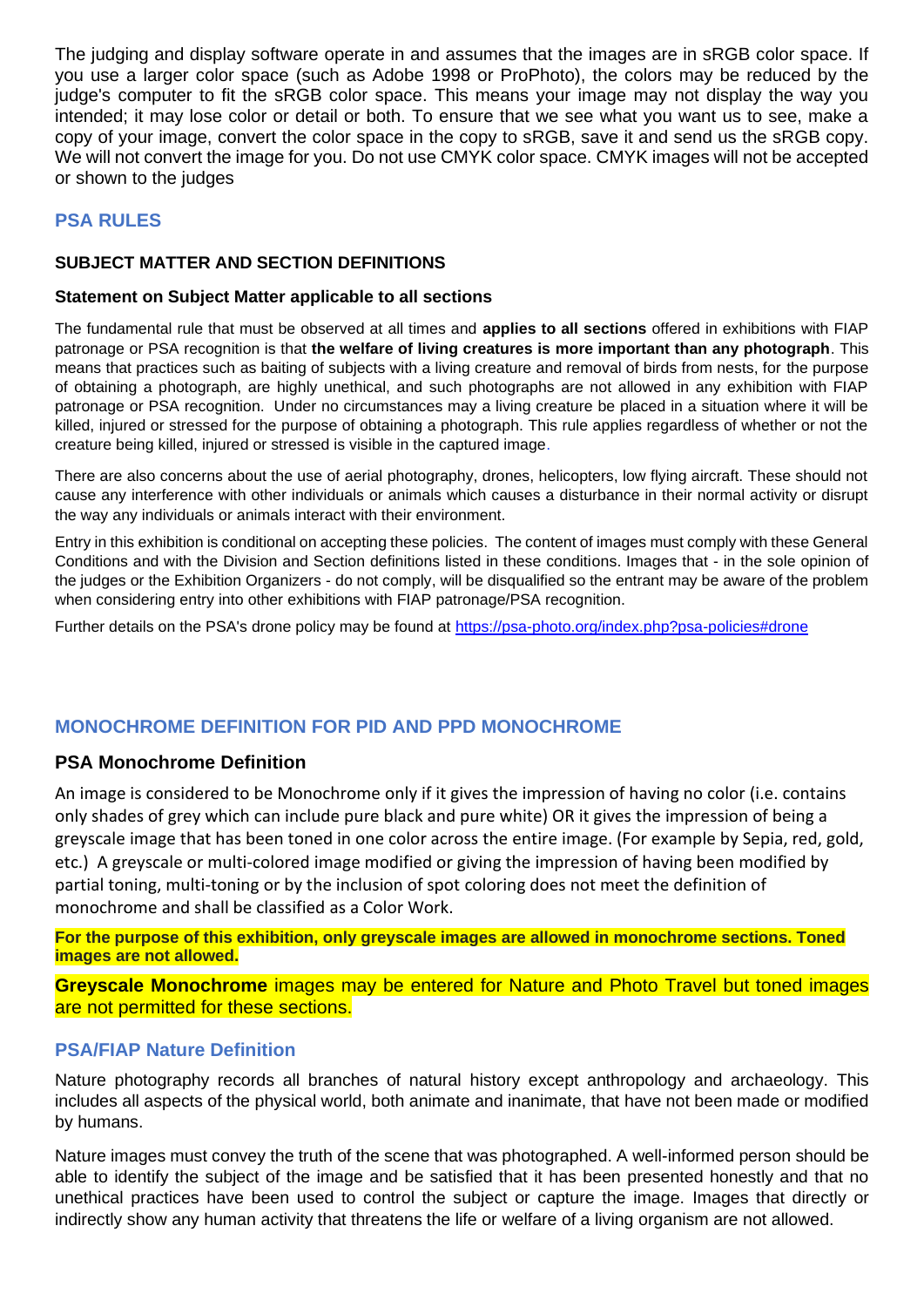The most important part of a Nature image is the nature story it tells. High technical standards are expected and the image must look natural. Adding a vignette or blurring the background during processing is not allowed.

Objects created by humans, and evidence of human activity, are allowed in Nature images only when they are a necessary part of the Nature story.

Photographs of human-created hybrid plants, cultivated plants, feral animals, domesticated animals, humancreated hybrid animals and mounted or preserved zoological specimens are not allowed.

Images taken with subjects under controlled conditions, such as zoos, are allowed.

Controlling live subjects by chilling, anaesthetic or any other method of restricting natural movement for the purpose of a photograph is not allowed.

No modification that changes the truth of a Nature image is allowed. Images may be cropped but no other technique that removes, adds or moves any part of the image is allowed.

Techniques that remove elements added by the camera, such as dust spots, digital noise and lens flare are allowed.

Complete conversion of colour images to greyscale monochrome is allowed. Partial conversion, toning and infrared captures or conversions are not allowed.

Images of the same subject that are combined in-camera or with software by focus stacking or exposure blending are allowed. Multiple images with overlapping fields of view that are taken consecutively and combined in-camera or with software (image stitching) are allowed.

*Attention is drawn to the PSA Statement on Subject Matter which applies to all sections*

#### **Vignettes and Borders**

**For the purpose of this exhibition any border added to a Nature digital file must be a single border of white or grey, no greater than 3 -5 pixels in width.**

## **PSA Photo Travel Definition**

A Photo Travel image expresses the characteristic features or culture of a land as they are found naturally. There are no geographical limitations. Images from events or activities arranged specifically for photography, or of subjects directed or hired for photography are not permitted**.** Close up pictures of people or objects must include features that provide information about the location.

Techniques that add, relocate, replace or remove any element of the original image, except by cropping, are not permitted. The only allowable adjustments are removal of dust or digital noise, restoration of the appearance of the original scene, and complete conversion to greyscale monochrome. Other derivations, including infrared, are not permitted. All images must look natural. Attention is drawn to the PSA Statement on Subject Matter which applies to all sections.

#### **Vignettes and Borders**

**For the purpose of this exhibition vignettes are not allowed in Photo Travel Digital images. Any border added must be a single border of white or grey, no greater than 3 -5 pixels in width.**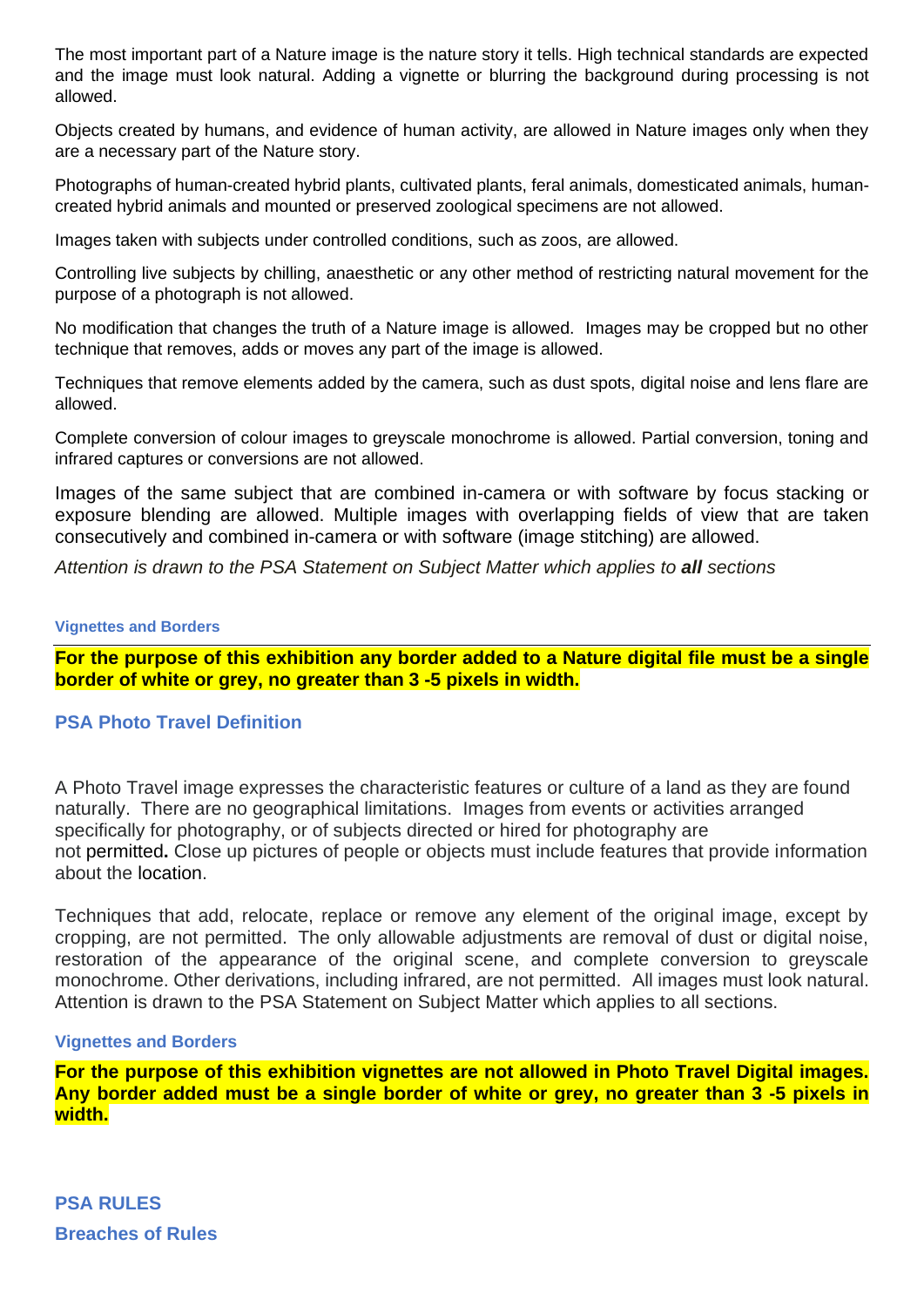If, at any time, it is determined in the reasonable discretion of the exhibition organizer or the judges before, during, or after the judging of an exhibition that an entrant has submitted entries where one or more images may fail to comply with these Conditions of Entry, including the stated definitions, the exhibition organizers reserve the right to delete the entry from the exhibition and void any or all acceptances or awards in connection with the exhibition. Fees may be forfeited or refunded in these circumstances. The entrant acknowledges that the decision of the exhibition organizers or the judges is final

In order to ensure that images comply with the Conditions of Entry and definitions, the exhibition organizers may carry out reasonable measures to verify that:

a) the images are the original work of the entrant and

b) the images comply with the rules and definitions as set out in these Conditions of Entry

These steps include, but are not limited to, questioning any entrant, requiring the submission of RAW files or other digital files representing the original capture of the submitted image(s), confronting the entrant with evidence that one or more submitted images fails to comply with the Conditions of Entry (also known as Entry Rules), and offering the entrant a reasonable opportunity to provide counter evidence to refute the exhibition organizer's evidence by a set deadline. Such entries that are not cleared or are still questionable after the entrant has presented evidence may be considered in breach of these Conditions of Entry, and declined. Such entries may be referred to PSA for further investigation of possible ethics violations

PSA retains the right to investigate in any way all complaints/suspicions of breaches of entry conditions, impose sanctions if deemed necessary, void the acceptances of any image found to violate the PSA rules, include the entrant's name on the list of sanctions provided to Exhibitions, and share such investigations with FIAP. Entrants automatically agree to these terms by the act of entering the Exhibition and agree to cooperate with any investigation.

If another party is submitting images on the entrant's behalf, the entrant will still be held responsible for adhering to these Conditions of Entry (Entry Rules) **and will be subject to sanction for any violations** to these Conditions of Entry and PSA's Statement of Ethics that may result. If another party is processing images for an entrant or submitting images on the entrant's behalf, the entrant will still be held responsible for adhering to all Conditions of Entry including the specific conditions in the relevant definitions.

## **NOTICE TO ENTRANTS**

**NOTICE**: When an entrant fills in the Entry Form to submit an entry the entrant will see a feature to affirm, he or she has read these Conditions of Entry when he or she fills out the entry form. If the entrant does not so affirm the entry will not be submitted.

**Webmaster Name – Raju Sutradhar Webmaster Email ID - [raju@stintsolution.com](mailto:raju@stintsolution.com) Webmaster Contact No. - +91-9250055880 Webmaster Address – Ramendra Pally, Raiganj, Uttar Dinajpur, Pin – 733134, West Bengal, India**